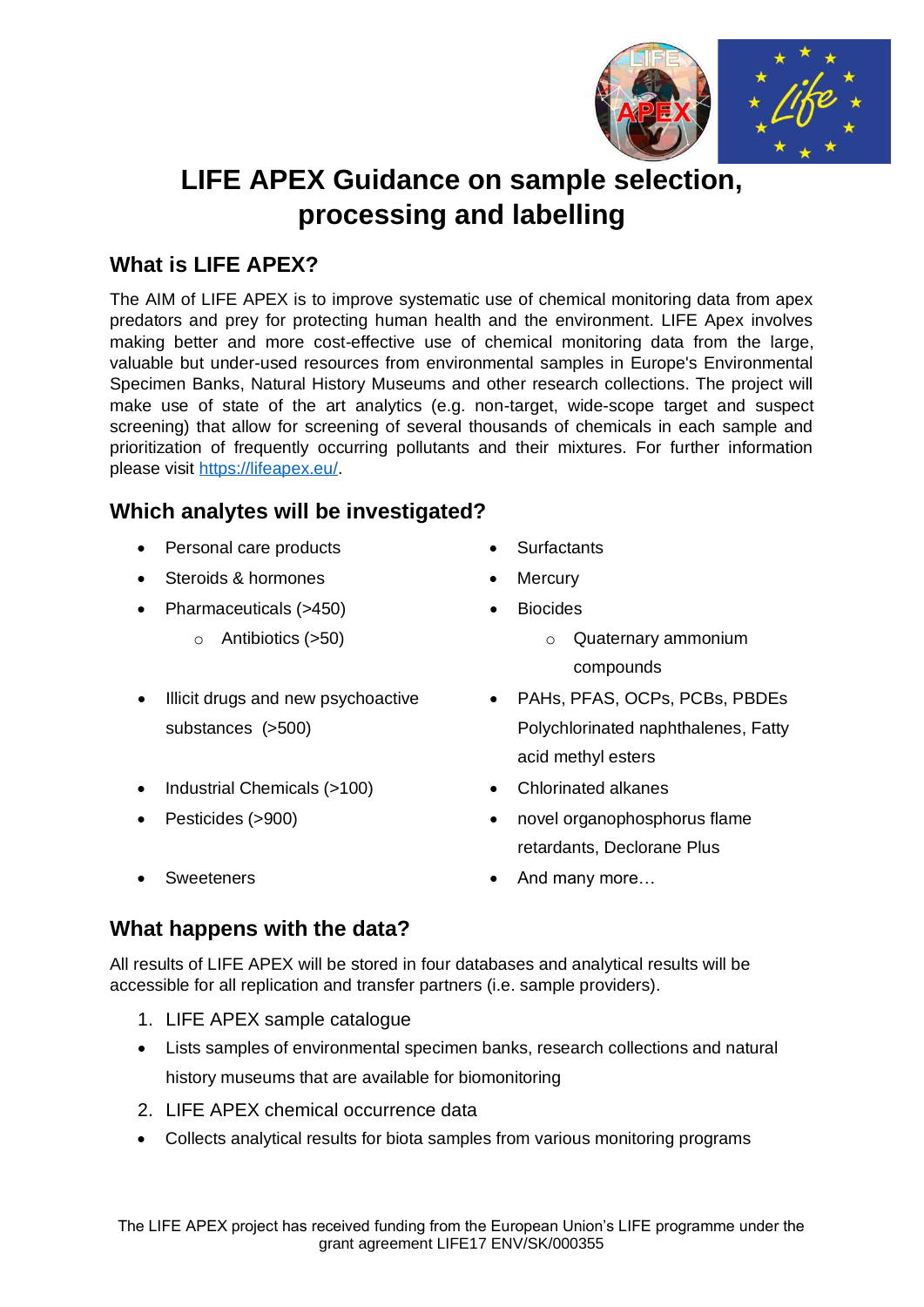- 3. Suspect list exchange
- Uses substance lists of the NORMAN network. For example, ECHA has provided a list of 40,000 registered substances, which will be used in LIFE APEX
- 4. Digital Sample Freezing Platform
- Collects chromatograms of the LIFE APEX samples

## What species are we looking for in LIFE APEX?

## **Predators**

- Marine mammalian predators (e.g. harbour seal or taxa of the same trophic level, e.g. grey seal or dolphins)
- Limnic mammalian predators (e.g. Lutrinae, it is assumed that otters are present in sufficient quantities all over Europe)
- Terrestrial raptors (e.g. common buzzard or taxa of the same trophic level e.g. northern goshawk, Falconinae etc.)

Prey

- Freshwater fish (e.g. roach or taxa of the same trophic level)
- Marine fish (e.g. eelpout, herring or taxa of the same trophic level

#### What sample do you we need?

Liver samples (predators)

 $\circ$  28.8 g (minimum) or 52.2 g ww (optimum) as pool sample from at least 5 individuals. Individual samples were collected from the same region

Filet samples (prey)

- o 141 g (minimum) or 261 g ww (optimum) as pool sample from at least 5 individuals. Individual samples were collected from the same region
- A pooled liver sample from 5 individuals represents one Life APEX sample
- Organisms have been collected in recent years (2015-2020)
- Samples were stored at -20°C or lower temperatures

#### Information on pooling:

- Same sample region as basic requirement (sample region is dependent on species distribution and not further defined within LIFE APEX)
- Same age class (preferentially adults)
- Same sex (in case of predators)
- Comparable size

All samples will be pooled and freeze-dried at the University of Athens. A registration number in accordance to Regulation (EC) No 1069/2009 for receiving animal by-products and derived products can be forwarded on request. Please clearly indicate which liver samples belong to one pool (e.g. by using the same vial for 5 liver samples).

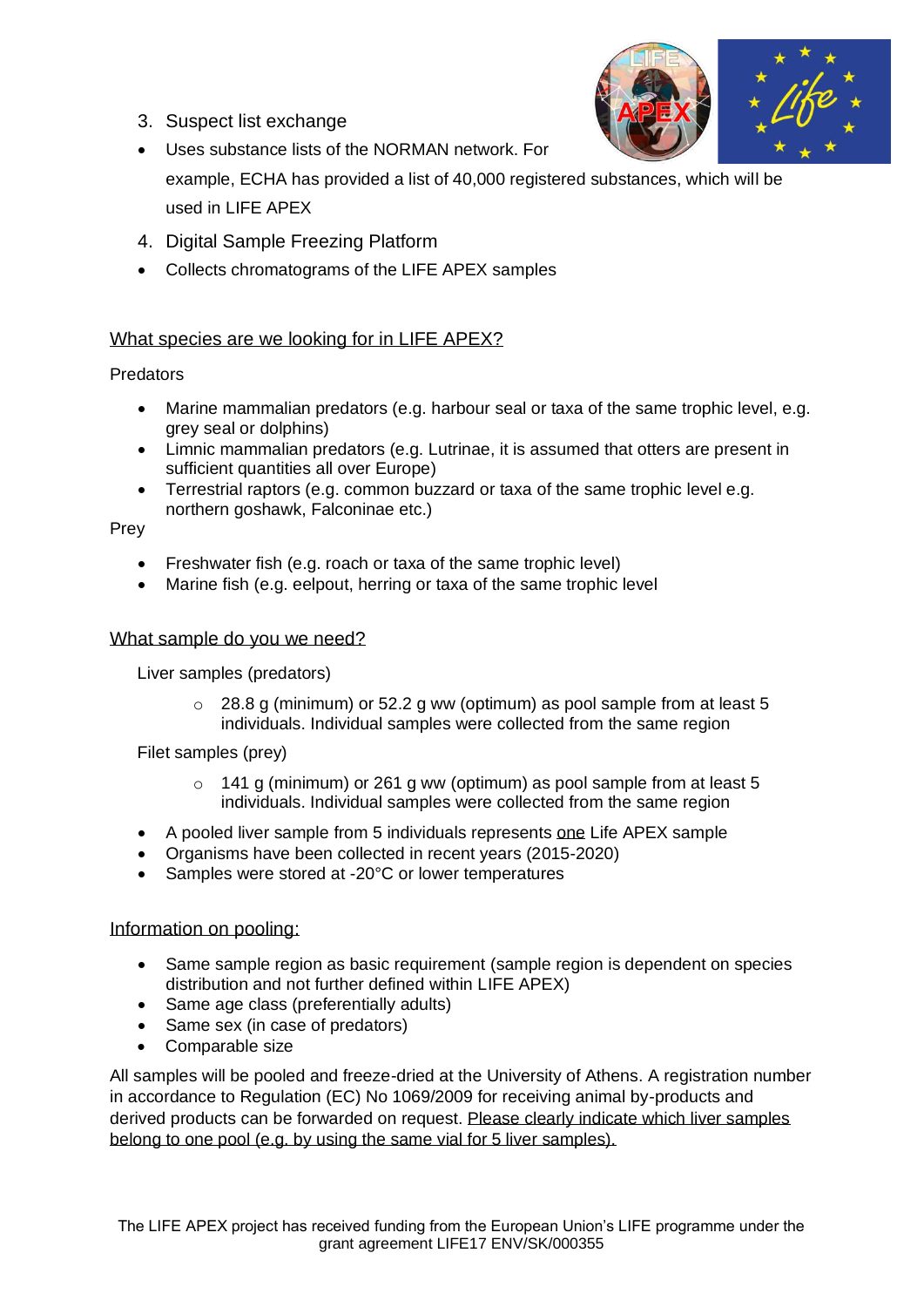What kind of data is requested?



- Species name
- Sampling approach (e.g. opportunistic or systematic sampling)
- Location (preferentially GPS data)
- Date of sampling/finding
- Weight of every liver sample within each pool
- Biometric data e.g.:
	- o weight, size/length
	- o age class (adult, juvenile, immature)
	- o sex (in case of predators)

#### Required data on quality assurance:

- Date of freezing and temperature of storage
	- o The sample should be maintained in a cold chain (at least -20°C) and ideally send in labeled glass vials
- Recording on confounding factors (euthanisation, medical treatment, potential cause of death, if applicable)
- Description of the state of the sample (for opportunistic samples, e.g., state of autolysis and, if possible, estimated time of death)
	- o The sample should originate from a freshly found organism
- Description of handling procedures (e.g. examination, organs dissected)

Thank you for your collaboration!

*LIFE APEX Team*